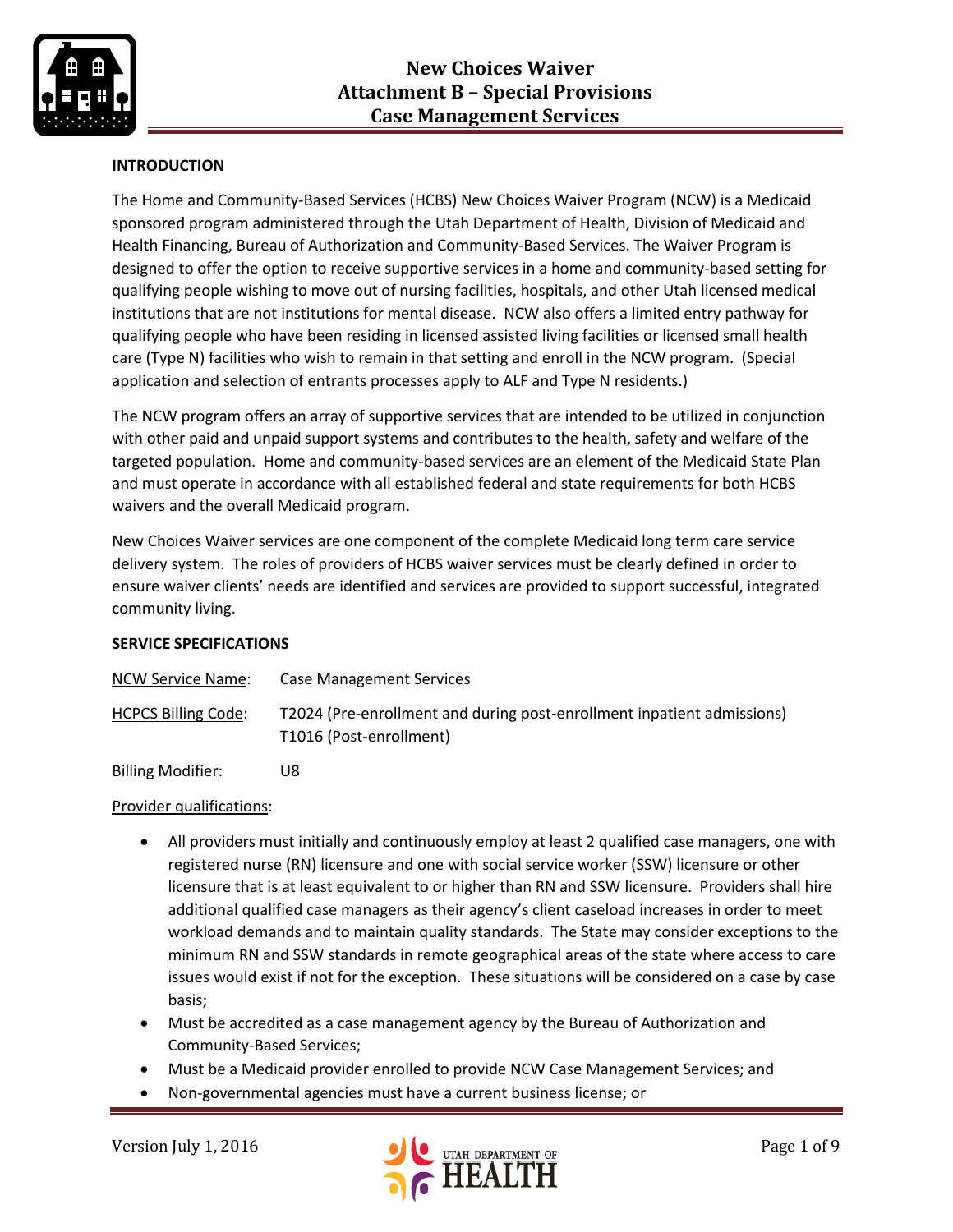

- Must be recognized as a Division of Services for People with Disabilities Entity; or
- Must be recognized as an Area Agency on Aging entity within the State of Utah; or
- Must be recognized as a Center for Independent Living through the State Office of Rehabilitation.

## Service Description:

(This service description is subject to change. Refer to the New Choices Waiver Provider Manual for updates. If this agreement is ever found to be in conflict with the New Choices Waiver Provider Manual, the definition in the Provider Manual takes precedence.)

Case Management Services are services that assist waiver clients to gain access to needed waiver services and other Medicaid State Plan services, as well as needed medical, social, educational, and other services, regardless of the funding source. Case Management Services consists of the following activities:

- 1. Complete initial comprehensive assessments and periodic reassessments to determine the services and supports required by clients to prevent unnecessary institutionalization;
- 2. Perform reevaluations of clients' level of care;
- 3. Complete initial comprehensive person-centered care plans and periodic updates to maximize clients' strengths while supporting and addressing the identified preferences, goals and needs;
- 4. Research the availability of non-Medicaid resources needed by clients to address needs identified through the comprehensive assessment process to assist clients in gaining access to these resources;
- 5. Assist clients to gain access to available Medicaid State Plan services necessary to address identified needs;
- 6. Assist clients to select from available choices, an array of waiver services to address identified needs and assist clients to select from the available choice of providers to deliver each of the waiver services including assisting with locating an appropriate home and community-based setting and assisting with negotiation of rental agreements when needed;
- 7. Assist clients to request a fair hearing if choice of waiver services or providers is denied, if services are reduced, terminated or suspended, or if the client is involuntarily disenrolled;
- 8. Monitor to assure provision and quality of services identified in the client's person-centered care plan;
- 9. Support clients/legal representatives/family members to independently obtain access to services when other funding sources are available;
- 10. Monitor on an ongoing basis the client's health and safety status and investigate critical incidents when they occur. The frequency of client contact is based on the case management agency's assessment of client need, but at a minimum at least 1 telephone or face-to-face contact directly with the waiver client is required each month and a minimum of 1 face-to-face contact with the client is required every 90 days. When meaningful telephone contact cannot be achieved due to a client's diminished mental capacity or inability to communicate by phone, in-person contact must be made with the client monthly;
- 11. Coordinate across Medicaid programs to achieve a holistic approach to care;

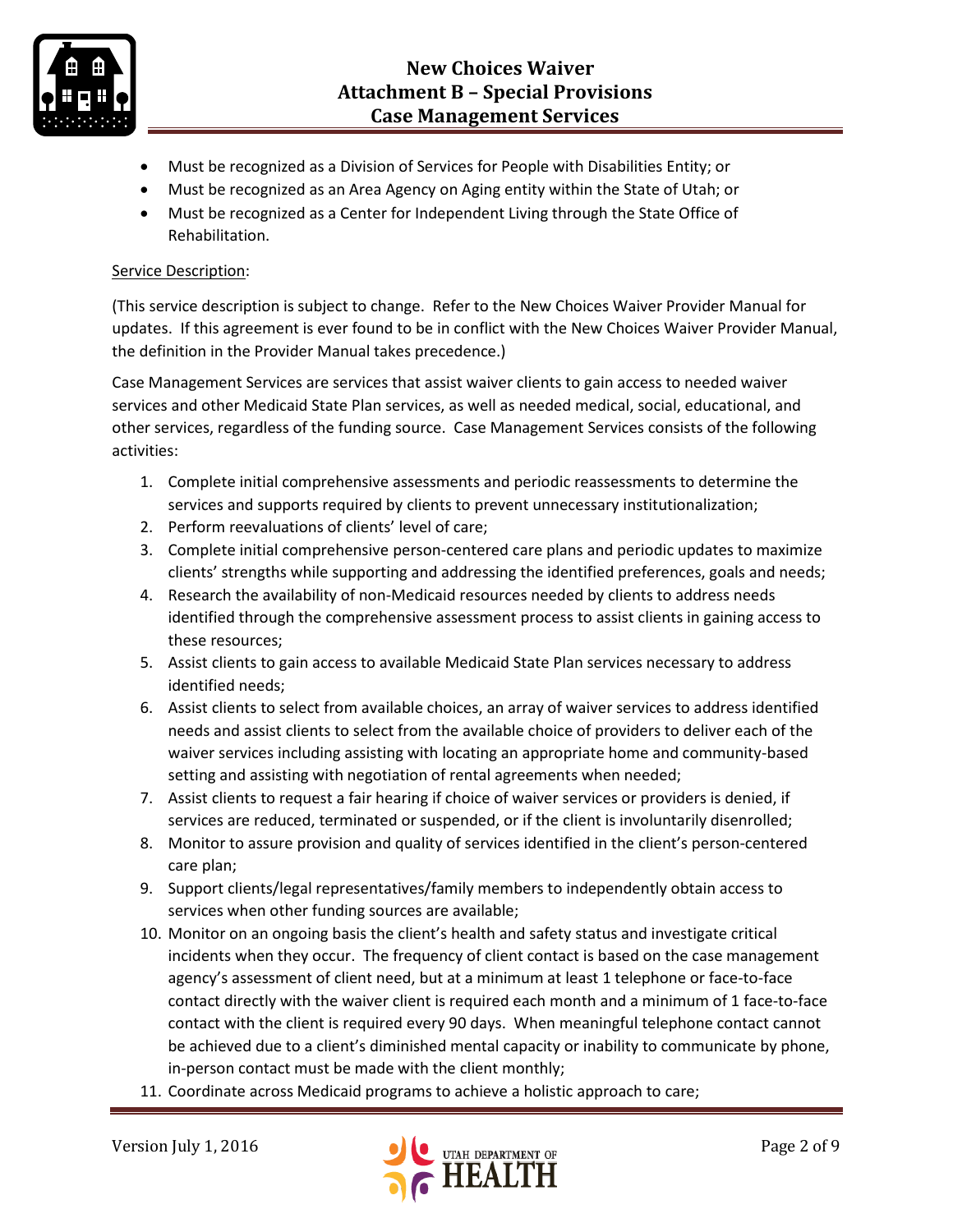

- 12. Provide case management and transition planning services up to 180 days immediately prior to the date an individual transitions to the waiver program;
- 13. Provide safe and orderly discharge planning services to a client disenrolling from the waiver;
- 14. Perform internal quality assurance activities, addressing all performance measures listed in the approved state implementation plan; and
- 15. Monitor participant medication regimens.

Activities not included in the service description above and activities where meaningful case management contact is not made are not reimbursable under case management services. Examples of non-reimbursable activities include but are not limited to:

- Transporting clients;
- Directly assisting with packing and/or moving;
- Performing personal budget assistance for clients;
- Shopping or running errands for or with clients;
- Taking clients on facility tours;
- Taking clients to the Social Security office;
- Providing emotional support;
- Visits with clients, families or providers involving pleasantries/social interactions only;
- Leaving or receiving voice mail messages; and
- Any other activity that is not in line with the approved service description.

In order to facilitate transition, case management services may be furnished up to 180 days (6 months) prior to a waiver client's enrollment and case management providers may bill for these services once the participant enters the waiver program. 15 units per month or less per client is the expected typical case management utilization pattern. Care plans that include utilization patterns of 16 units or greater will require submission of additional documentation to justify the need for additional case management services.

Provider entities having the capacity to perform case management functions and other waiver or nonwaiver services must assure that the functions of the entity are clearly separated and their respective responsibilities well defined. If the case management agency is listed on a comprehensive care plan as the provider for other paid waiver or non-waiver services, the case management agency must document that there are no other willing, qualified providers available to provide the other paid waiver or nonwaiver service(s). The State Medicaid Agency, New Choices Waiver Program Office will review these situations on a case by case basis to determine whether or not to override the conflict of interest.

Case management agencies may not assign individual case managers to serve a waiver participant when any one or more of the following scenarios exist:

- 1. The case manager is related to the waiver client by blood or by marriage;
- 2. The case manager is related to any of the waiver client's paid caregivers by blood or by marriage;
- 3. The case manager is financially responsible for the waiver client;

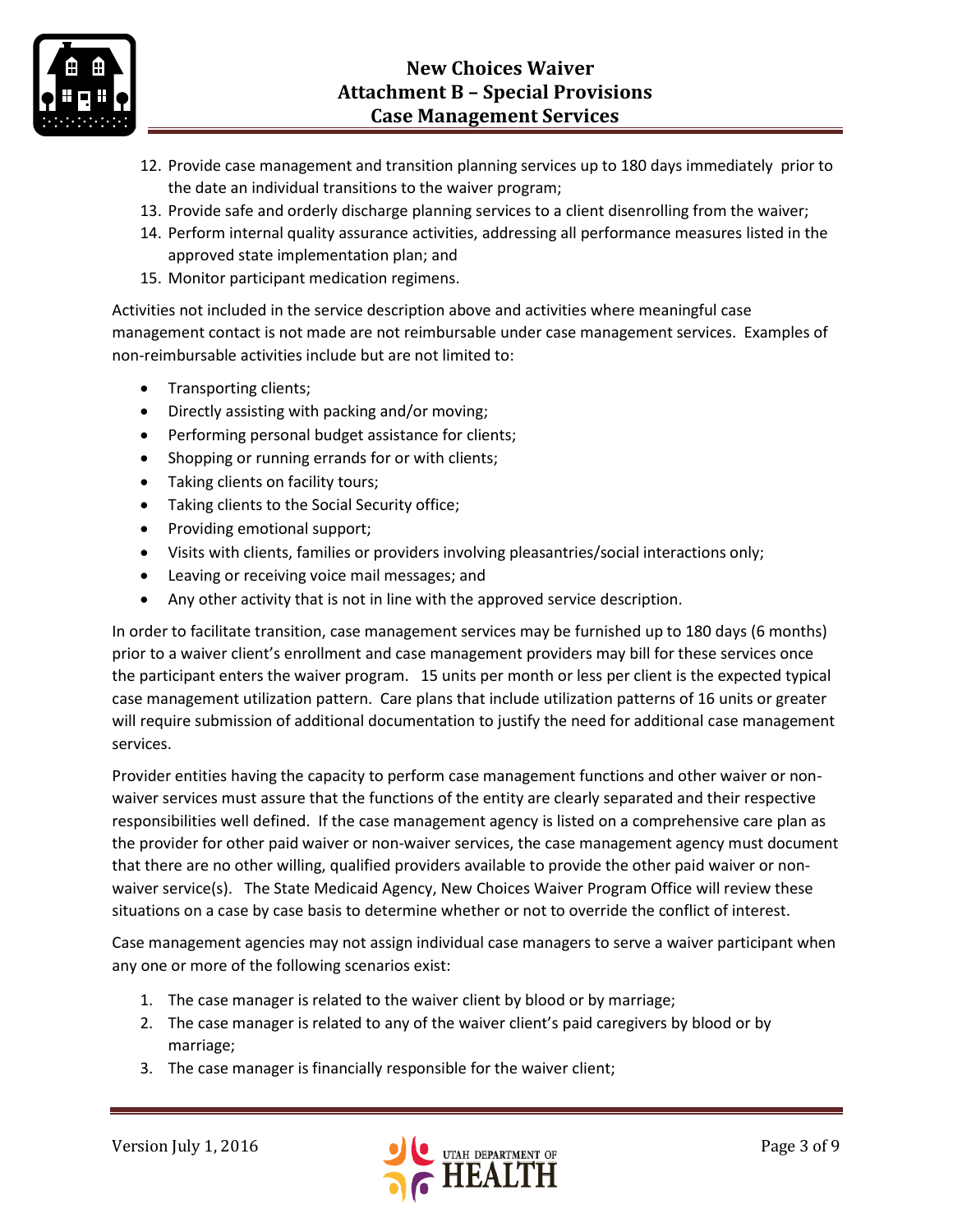

- 4. The case manager is empowered to make financial or health-related decisions on behalf of the client; and/or
- 5. The case manager would benefit financially from the provision of direct care services included in the client's comprehensive care plan.

#### General Requirements:

By signing this attachment, provider agrees to additional terms and conditions as outlined below:

- A. Provider will report any negative or critical incident or incidents likely to receive media or legislative scrutiny involving a NCW client to the New Choices Waiver program office immediately. This includes but is not limited to medication errors, falls, injuries, missing persons, abuse, neglect, exploitation, unexpected hospitalizations, unexpected deaths, Adult Protective Services (APS) or law enforcement involvement, and other similar incidents that raise concern for client safety. As required by law, provider will also report any suspected or actual incidences of abuse, neglect or exploitation to APS or to local law enforcement.
- B. Provider will investigate Level 2 critical incidents and report findings timely to the State Medicaid Agency, New Choices Waiver Program Office in accordance with the Critical Incident Protocol.
- C. Provider will accept the NCW Medicaid rate as payment in full, and the provider shall not bill the client nor their families an additional fee for services rendered.
- D. Provider will interact with each NCW client's chosen waiver and non-waiver providers and will invite them to participate in the person-centered care planning process when requested by the client or their representative.
- E. Provider will prepare and distribute Service Authorizations to all waiver services providers listed on client care plans initially, annually and when care plans are updated.
- F. Provider will notify a client's previously authorized waiver providers when case managers become aware that Service Authorizations have become nullified including for any of the following events:
	- The NCW client elects to change to a different NCW provider;
	- The NCW client elects to altogether discontinue receiving the service(s) that the provider offers;
	- The NCW client loses Medicaid eligibility; and/or
	- The NCW client is disenrolled from the NCW program for any other reason.

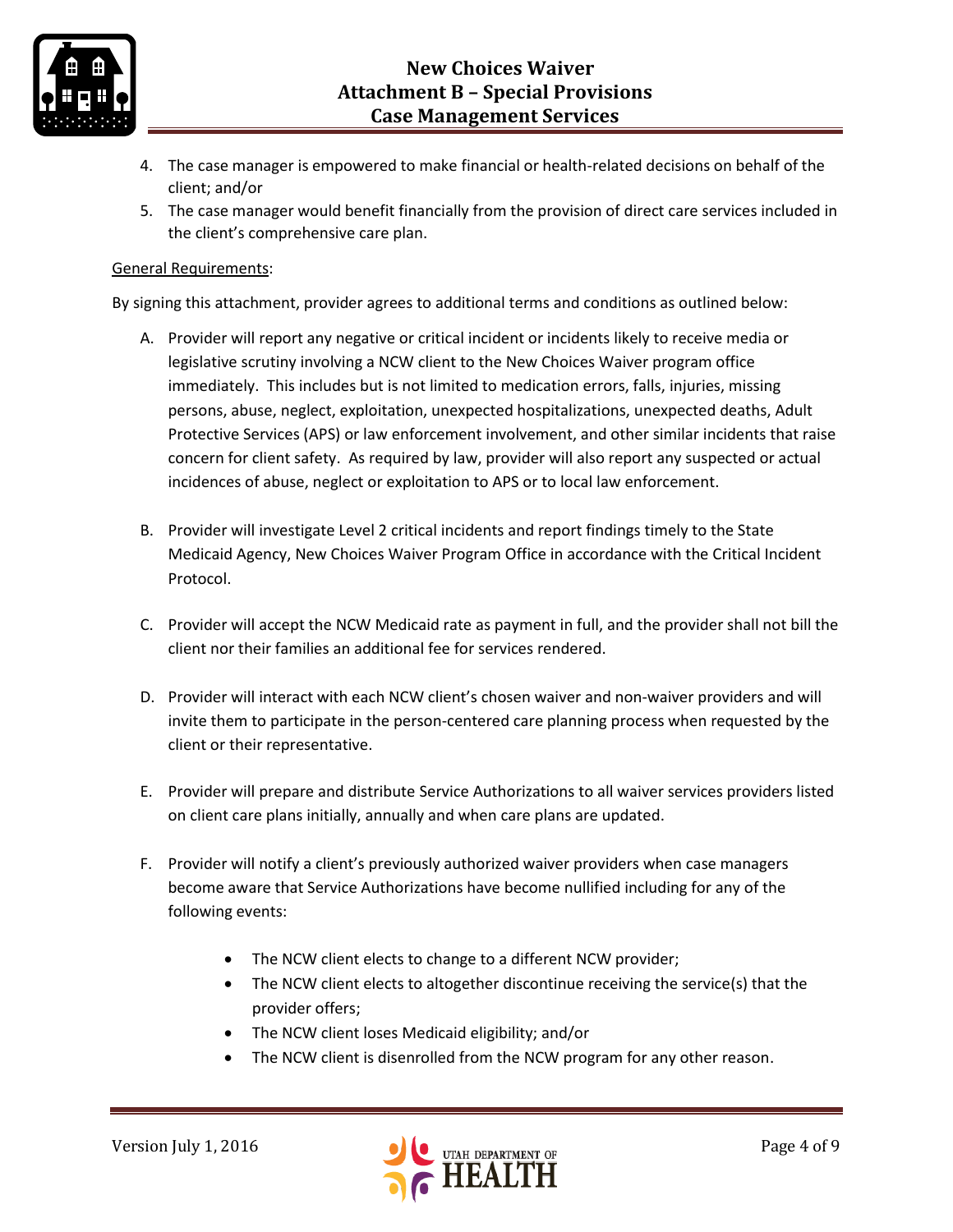

- G. Provider will verify client Medicaid eligibility each month. Utah Medicaid offers two methods that providers may use to verify client eligibility:
	- Medicaid Eligibility Lookup Tool [\(https://medicaid.utah.gov\)](https://medicaid.utah.gov/)
	- Access Now (1-800-662-9651 option 1, option 1)
- H. Provider shall not bill Medicaid for services that were not actually provided or for services that the provider anticipates providing to a client in the near or distant future.
- I. Provider shall not bill a client for a missed or canceled appointment unless the client or the client's legal representative has signed a written cancelation policy which expressly allows the provider to charge the client for missed or canceled appointments.
- J. Provider will not engage in unsolicited direct marketing activities to prospective NCW clients. Marketing strategies shall be limited to mass outreach and advertisements. Provider will not approach prospective or currently enrolled NCW clients or their representatives unless the client or representative explicitly requests information from the provider. Provider shall refrain from offering incentives or other enticements or from otherwise persuading a prospective or currently enrolled NCW client to choose or to transfer to the provider or to an individual case worker for case management services. If a case manager leaves employment with one NCW case management provider and becomes employed with another NCW case management provider, that case manager shall not advise clients on their existing NCW caseload to switch to the new case management agency in order to keep that case manager. Provider may not require NCW clients to select a certain waiver or non-waiver provider for other services listed on the person-centered care plan.
- K. Upon accepting a client into case management services, provider will continue to provide case management services and advocate for the client's needs until the client is either disenrolled from the New Choices Waiver program or until the client freely and without prompting or coercion voices a preference to switch to a different case management agency. Provider shall not discharge a client from case management services unless a volatile situation exists making provision of case management services impossible due to a breakdown in the relationship between the client and the case management agency. The New Choices Waiver Program Office will review these situations on a case by case basis and must approve them prior to transfers taking place.
- L. Provider will document each service encounter. At a minimum each service encounter record should include:
	- The client's first and last name
	- The date of service for each service encounter

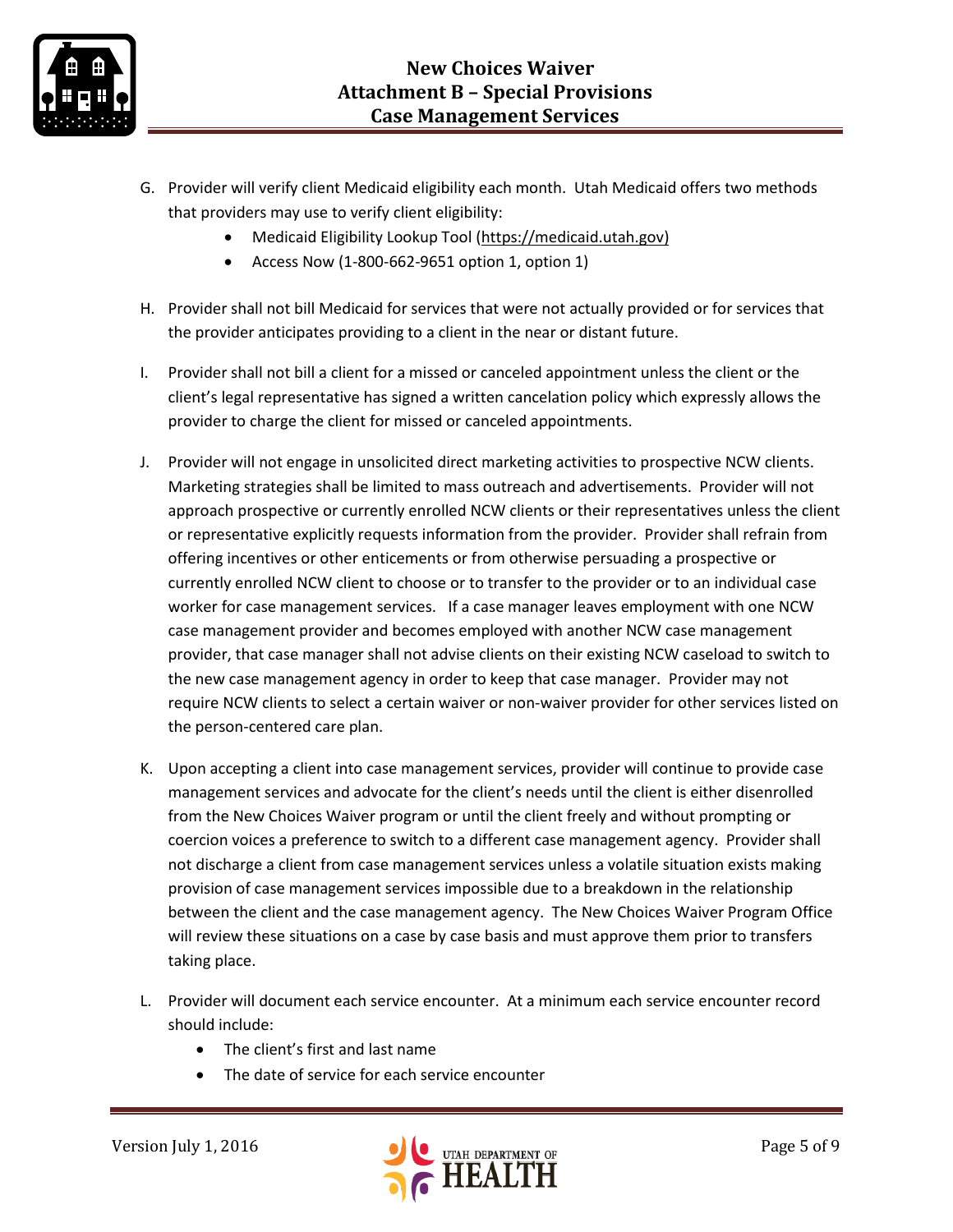

- The start and end times for each service provided
- The number of service units provided in service increments applicable to the service
- The services provided by service title
- Notes describing the service encounter
- The printed name of the individual who performed the service
- The credentials of the individual who performed the service
- The signature of the individual(s) who performed the service
- If the entry is not billable, please note "Not Billable to Medicaid"
- M. Provider will abide by the policies and procedures outlined in the NCW Provider Manual and to stay apprised of policy updates and changes regarding Medicaid and the NCW program. If this agreement is ever found to be in conflict with the NCW Provider Manual, the NCW Provider Manual will take precedence over this agreement. The NCW Provider Manual is posted on the Utah Medicaid website: [https://medicaid.utah.gov](https://medicaid.utah.gov/)
- N. Provider will review the Medicaid Information Bulletins (MIBs) and stay apprised of policy updates and changes regarding Medicaid and the NCW program. The MIB is the tool that the Utah Department of Health, Division of Medicaid and Health Financing uses to disseminate such information to providers and stakeholders. The MIB is published quarterly or more frequently as needed. To subscribe to the Newsletter or to view the MIB releases, visit the Medicaid website: [https://medicaid.utah.gov](https://medicaid.utah.gov/)
- O. If the provider has Medicare and/or Medicaid certification and loses Medicare and/or Medicaid certification, the provider's New Choices Waiver contract shall also be terminated effective the same day as the termination of the Medicare and/or Medicaid certification. The provider will notify the New Choices Waiver Program Office within 3 business days of receiving the notification letter from Medicare and/or Medicaid. The provider will make every effort to ensure a safe and orderly transition of all NCW clients to other service providers prior to final termination of their NCW contract.
- P. If the provider is aware that it is about to undergo a change of ownership or otherwise elects to voluntarily terminate their New Choices Waiver contract, the provider shall give at least 30 days advance written notice of the change of ownership or voluntary termination to the New Choices Waiver Program Office. Providers shall assist in ensuring a safe and orderly transition of waiver clients to another service provider prior to termination.
- Q. The State Medicaid Agency may terminate the provider's New Choices Waiver contract after giving the provider 30 days advance written notice for either of the following reasons:
	- 1. The State Medicaid Agency detects a pattern of non-compliance with general Utah Medicaid provider standards,

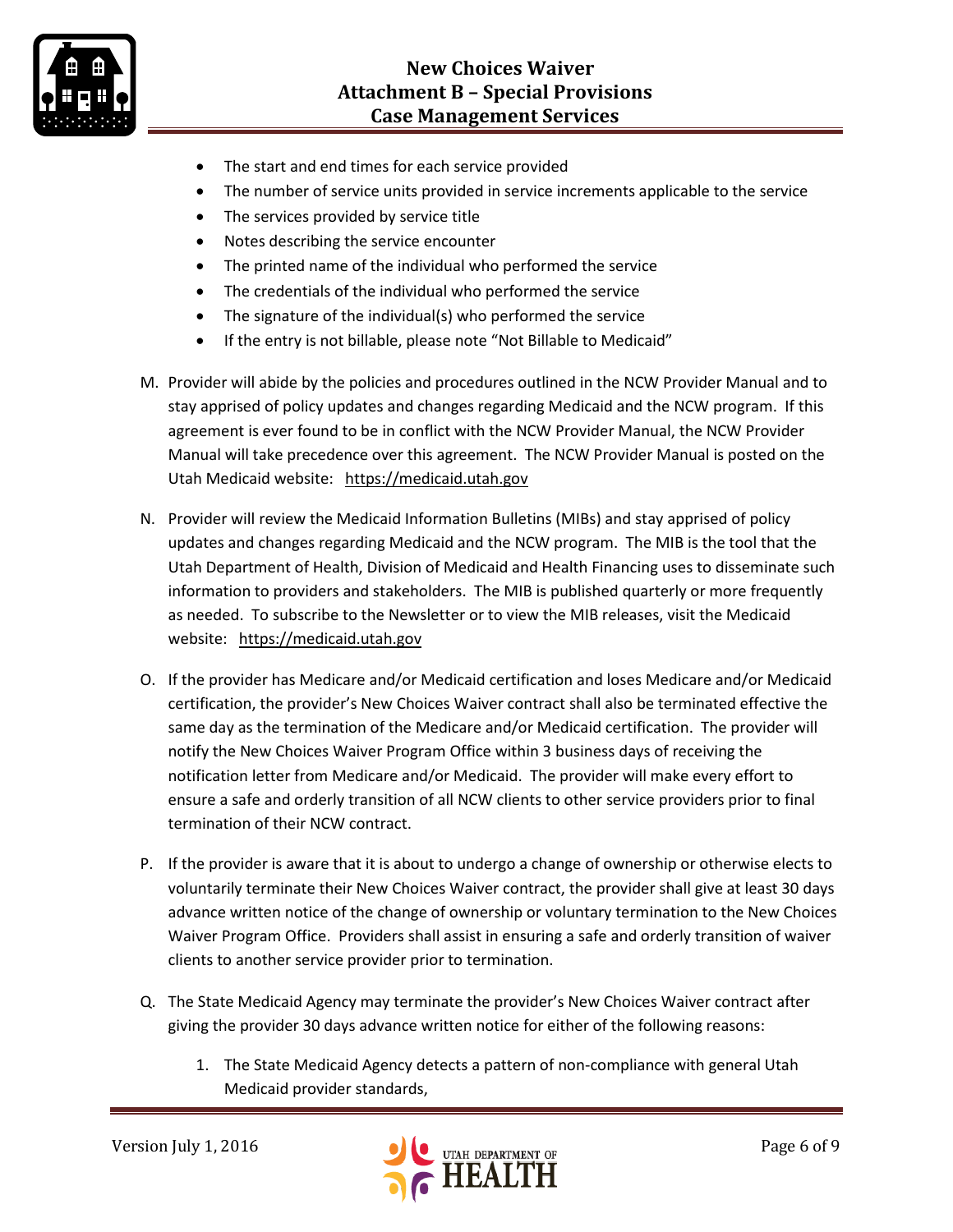

2. The State Medicaid Agency detects a pattern of non-compliance with NCW policies, procedures and/or provisions listed in this contract.

Examples of conduct that constitutes patterns of non-compliance include but are not limited to:

- Abuse, neglect or exploitation of waiver clients;
- Billing Medicaid in excess of the amount, duration and frequency of services that have been authorized;
- Billing Medicaid for services not provided;
- Inadequate or non-existent record keeping;
- Repeatedly tardy care plan submission;
- Billing Medicaid for case management services provided by individuals that do not meet the minimum qualifications of RN or SSW licensure (or equivalent or higher licensure);
- Not maintaining minimum provider qualifications such as required business license or certification;
- Acts of direct marketing to prospective or currently enrolled NCW clients or their representatives;
- Acts of coercion or manipulation of client freedom of choice rights;
- Acts of offering or receiving incentives or kick-backs to or from other providers or entities in an effort to manipulate client freedom of choice rights;
- Lack of adequate provider representation at the annual mandatory provider training; and/or
- Billing NCW clients or their representatives for services covered by Medicaid.

If the State Medicaid Agency discovers conduct that constitutes a pattern of non-compliance but elects not to terminate the provider's New Choices Waiver contract, the State Medicaid Agency may instead suspend making new referrals to the provider, require the provider to repay any overpayments, complete additional training and/or to submit to additional monitoring activities in order to avoid contract termination. The provider will be given hearing rights for any adverse actions taken by the State Medicaid Agency.

R. All new NCW case management agencies must complete the NCW New Case Management Agency Training before the State Medicaid Agency, New Choices Waiver Program Office will forward the provider's enrollment application to the next step in the enrollment process. This training is scheduled as needed. To arrange a training session please contact the NCW Program Office and ask to speak with the NCW Training Coordinator. (800)662-9651, option 6.

After the provider is enrolled, additional training is available if the provider requests it by contacting the NCW Program Office at the same number listed above.

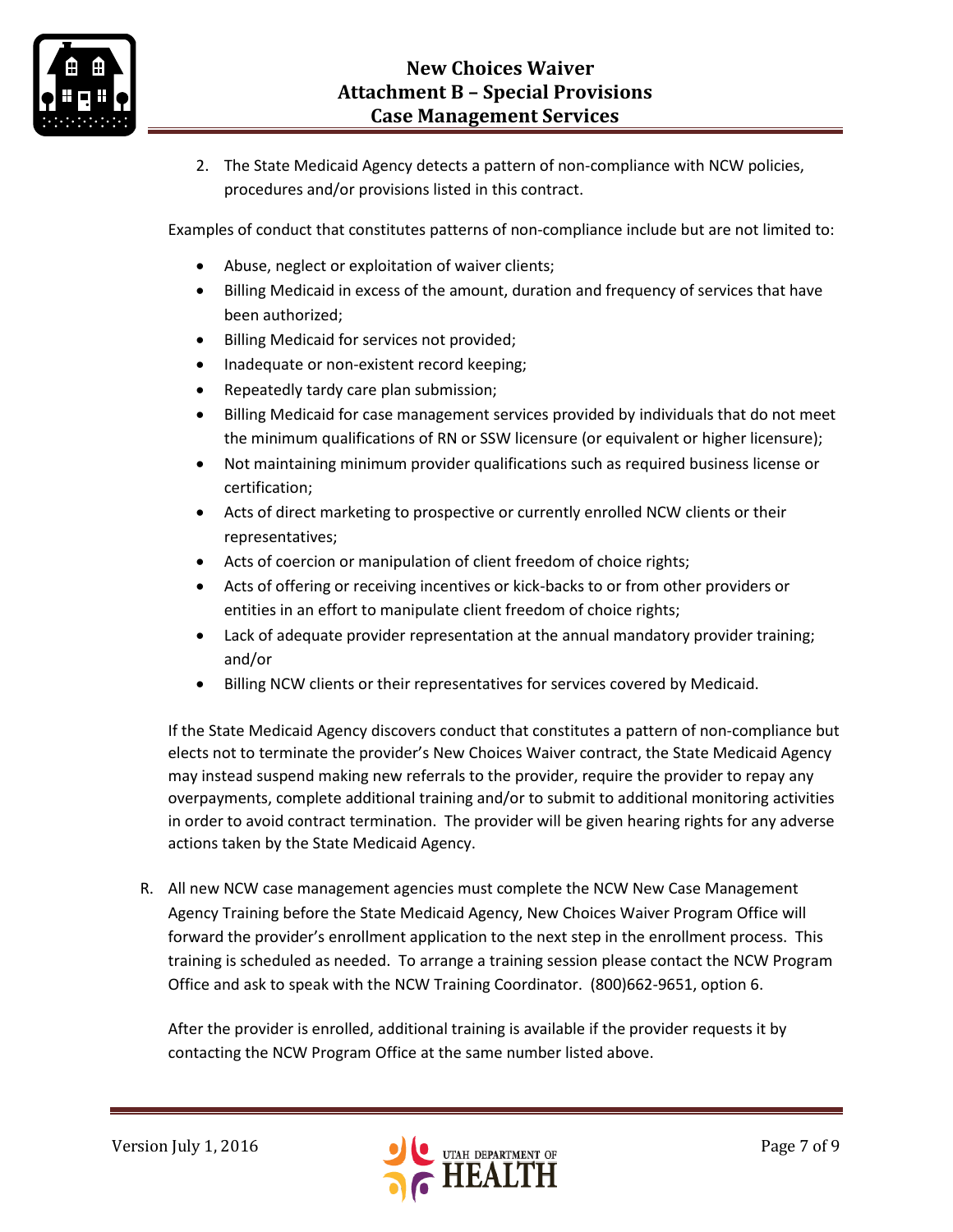

All employed case managers who meet the minimum qualifications to perform nursing facility level of care assessments for waiver clients using the Minimum Data Set-Home Care (MDS-HC) evaluation tool must receive formal training from an approved State official prior to administering the MDS-HC for the first time. For New Choices Waiver, only RNs or physicians licensed in the state of Utah are permitted to administer the MDS-HC to waiver clients. To arrange for MDS-HC training, contact the State Medicaid Agency, New Choices Waiver Program Office and ask to speak with the MDS-HC Training Coordinator: (800)662-9651, option 6.

The New Choices Waiver Program Office provides annual training to all enrolled Case Management Services providers. This training is mandatory and all employed RN and SSW case managers and supervisors/team leaders must attend in order to get credit for the annual training. At a minimum, provider must send an appropriate representation of experienced staff members who can receive and understand the training and later disseminate the materials to all employees who could not attend.

(The rest of this page is intentionally left blank.)

\_\_\_\_\_\_\_\_\_\_\_\_\_\_\_\_\_\_\_\_\_\_\_\_\_\_\_\_\_\_\_\_\_\_\_\_\_\_\_\_\_\_\_\_\_\_\_\_\_\_\_\_\_\_\_\_\_\_\_\_\_\_\_\_\_\_\_\_\_\_\_\_\_\_\_\_\_\_